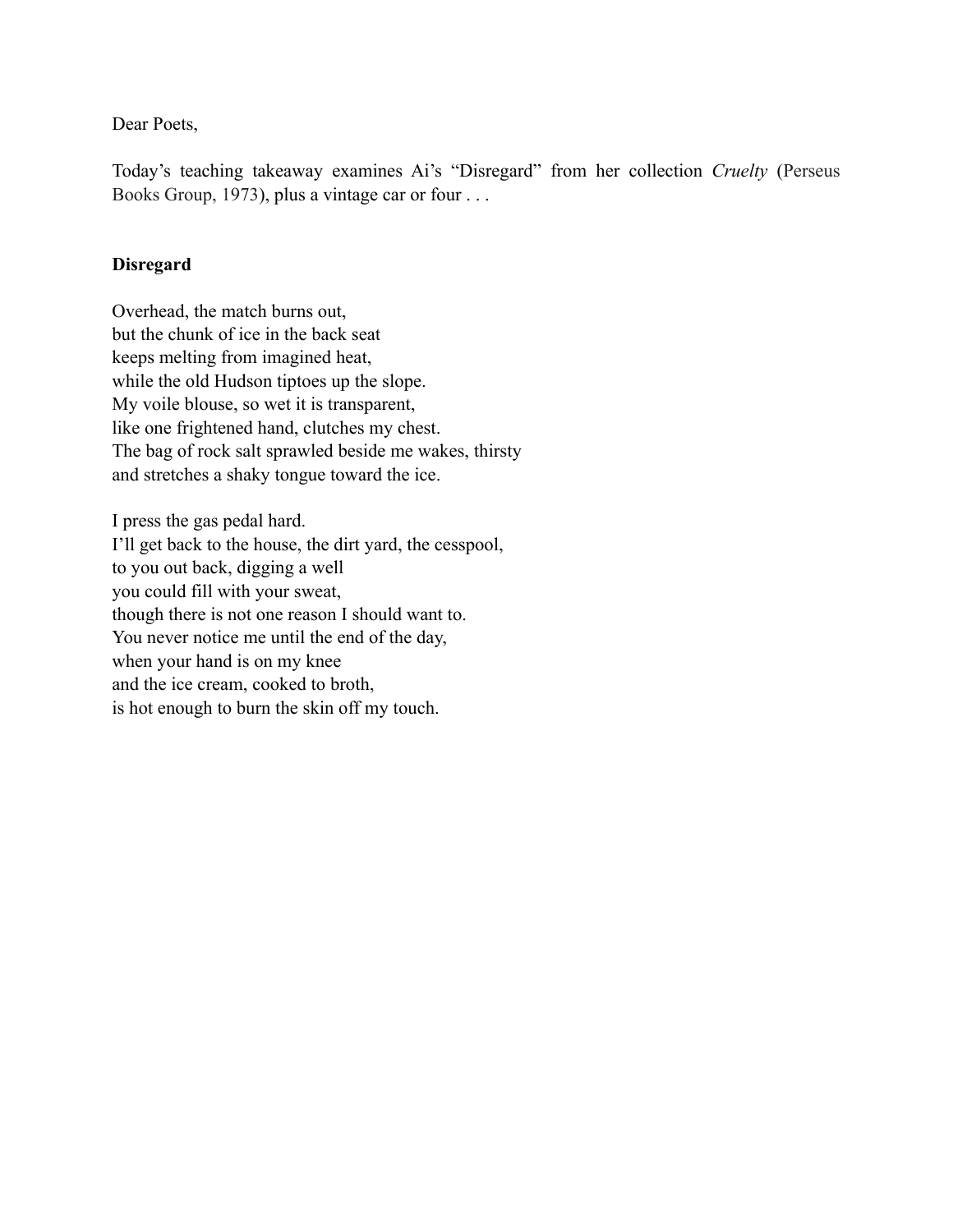A closer look at the poem's sonic qualities:

Overhead, the match burns out, but the chunk of ice in the back seat keeps melting from imagined heat, while the old Hudson tiptoes up the slope. My voile blouse, so wet it is transparent, like one frightened hand, clutches my chest. The bag of rock salt sprawled beside me wakes, thirsty and stretches a shaky tongue toward the ice. I press the gas pedal hard. I'll get back to the house, the dirt vard, the cesspool, to you out back, digging a well you could fill with your sweat. though there is not one reason I should want to. You never notice me until the end of the day, when your hand is on my knee

is hot enough to burn the skin off my touch.

and the ice cream, cooked to broth,

## How It's Put Together

Lines 1-8 Overhead, the match burns out, but the chunk of ice in the back seat keeps melting from imagined heat, while the old Hudson tiptoes up the slope. My voile blouse, so wet it is transparent, like one frightened hand, clutches my chest. The bag of rock salt sprawled beside me wakes, thirsty and stretches a shaky tongue toward the ice.

> Ai begins in contrast: the extinguished match preluding ice's response to phantom warmth. Frozen water (saddled with the lower-diction *chunk*) + psychosomatic reaction = the element's mindset. The iambs "Hudson tiptoes" are exquisite opposites, *Hudson* our giant, the pebbly *tiptoes* signaling caution, which gives way to the fear simile "like one frightened hand." With a tongue and two verbs (*wakes*, *stretches*), the bag follows its thirst instincts, "sprawled beside me" evoking a canine quality.

> Fashion note: as someone whose wardrobe alternates between flannel and the Tshirt sardonic, I loved the appearance of *voile*. I looked the word up ("lightweight,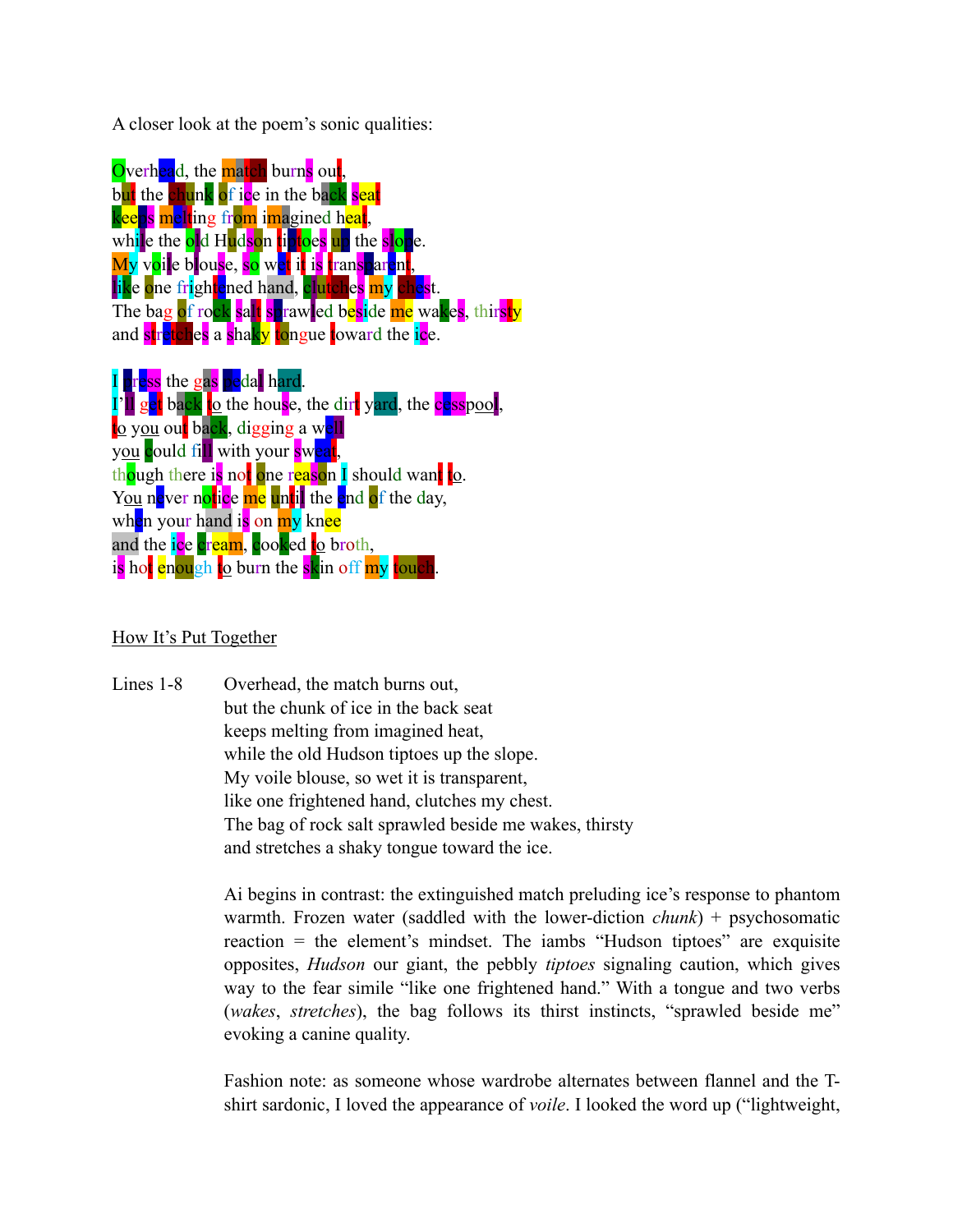<span id="page-2-0"></span>semi-sheer fabric of wool, silk, rayon, or cotton constructed in plain weave")[1](#page-3-0) after searching for pictures of Hudsons. *Voile* originated in France (1885-1890); the Detroit-based auto manufacturer's output spanned 1909 to 1957. The car and couture are our transatlantic tethering in a piece governed by hot and cold.

Lines 9-17 I press the gas pedal hard. I'll get back to the house, the dirt yard, the cesspool, to you out back, digging a well you could fill with your sweat, though there is not one reason I should want to. You never notice me until the end of the day, when your hand is on my knee and the ice cream, cooked to broth, is hot enough to burn the skin off my touch.

> In addition to rhyming with *yard, hard* conveys the driver's urgency to reach the poem's *you*, toiling away at outdoor plumbing. Like *voile*, *cesspool* is a word we notice, given its sewage implications and scant poem appearances, the doubled *s*'s and *o*'s uniquely easy on the eyes. Takeaway: grotesqueries have their poetic place.

> The image of "digging a well / you could fill with your sweat" tantalizes because of the impossibility factor, so much so that I am rooting for its completion. In the space of nine words Ai defies evaporation, not to mention city hall, *you* as a superhuman landscaper completely believable.

> With "Disregard" for a title, Ai's poem bears the responsibility of tension—it can't all be buckets and mint chocolate chip—which she introduces in lines thirteen and fourteen ("though there is not one reason I should want to. / You never notice me until the end of the day,"). The hand's location (line fifteen) resolves notions of sundown and neglect. Counting the *tongue* in line eight and *skin* in line seventeen, Ai limits anatomy references to four in a work about urges and tasks, the *you*'s sweat promoted from byproduct to hydro-ditch. Ai closes on intimacy's ability to scald amid brothy ice cream.